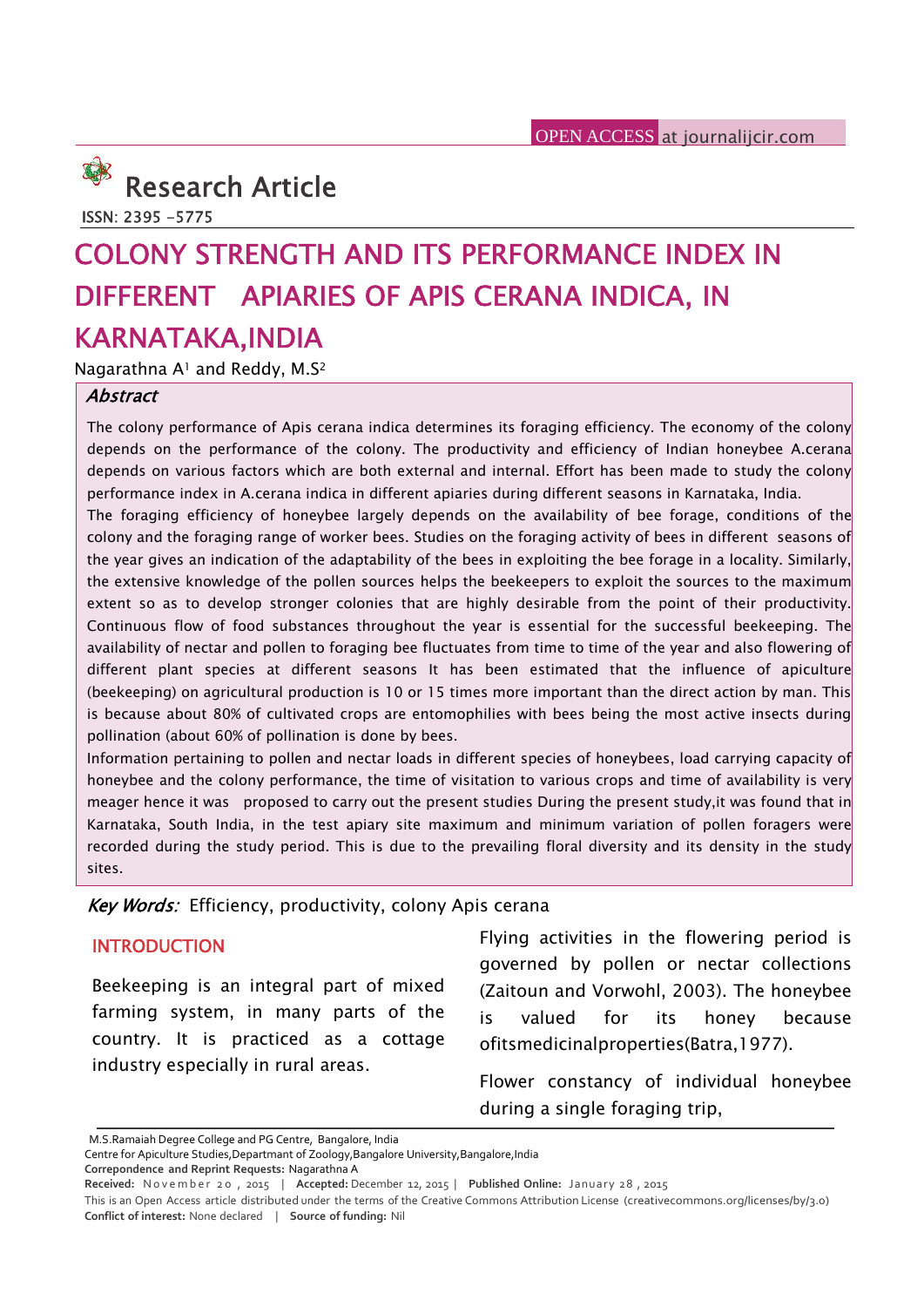successive foraging trips and days have been known for a long time (Free,1970).A colony of honeybee adjusts its selectivity in relation to its nutritional status and shifts its effort in response to changes in the foraging opportunities.

Pollination efficiency of an insect can be calculated by studying several factors like its abundance foraging behaviour, foraging rate and duration of the activity. Different bee flora exists in varied agro climatic conditions during different seasons and this has led to adapt the process of migratory beekeeping by beekeepers. The natural food is available for the bees for most part of the period of the year and by migratory bee colonies.

#### **MATERIALS AND METHODS**

To study the colony performance index, five colonies of A.cerana were selected for study one each from five different locations during January- December 2014.The numbers of workers entering the colony with or without pollen were counted for five minutes at regular intervals, throughout the experimental period between 0600 to 1800 hr in different seasons. The data collected were used to work out the CPI by using the formula given by Punchihewa et al. (1990).

#### **RESULTS AND DISCUSSION**

## *Colony performance index of the foraging population*

Colony performance index (CPI) was calculated during different seasons in

different apiaries. The number of workers entering colony with or without pollen were counted for five minutes at regular intervals through out the experimental period between 0800 to 1800 hr in different seasons. The CPI was worked out in different apiary sites. Spring and summer seasons showed greater foraging activity and better efficiency and more was the size of the foraging population and hence the colony performance was much better than rainy or winter seasons. However, the CPI is also dependent on the available bee flora within the given location.

The data pertaining to the colony performance was observed during different hours of the day from 0800 to 1800 hr during different seasons showed the foragers were active throughout the day. As per the data the CPI of individual colony during different seasons revealed that the colonies performed well in spring and summer. The CPI recorded during the winter season showed the stronger colonies throughout the experimental period except during the rainy season where the CPI was lower than the other period. CPI less than 1.25 shows the colonies are weaker and the bees are to be fed with artificial sugars.

**Table 1** Colony performance index in A.cerana during spring at different apiary sites during 2014

| Location/Time in hr |      |               | L1HG L3AK L4HN L5BG |      | L7SK  |
|---------------------|------|---------------|---------------------|------|-------|
| 0800-0900           | 4.88 | 7.32          | 4.78                | 6.37 | 5.19  |
| 0900-1000           | 7.76 | 9.23          | 7.98                | 6.28 | 11.87 |
| 1000-1100           | 8.78 | 7.73          | 6.14                | 9.17 | 11.85 |
| 1100-1200           | 6.67 | 7.62          | 6.67                | 9.27 | 9.64  |
| 1200-1300           | 5.21 | 6.28          | 5.08                | 8.57 | 6.41  |
| 1300-1400           | 4.54 | 5.0           | 5.21                | 5.80 | 5.10  |
| 1400-1500           | 13.7 | 5.44          | 5.92                | 5.33 | 5.45  |
| 1500-1600           | 4.54 | 4.48          | 5.67                | 5.93 | 8.57  |
| 1600-1700           | 6.14 | 5.08          | 6.28                | 6.85 | 10.4  |
| 1700-1800           | 5.86 | 6.57          | 7.62                | 7.73 | 8.78  |
|                     |      | $n = 20$ bees |                     |      |       |

International Journal of Current Innovation Research, Vol. 2, Issue 2, pp 308-311, January 2016 **<sup>309</sup>**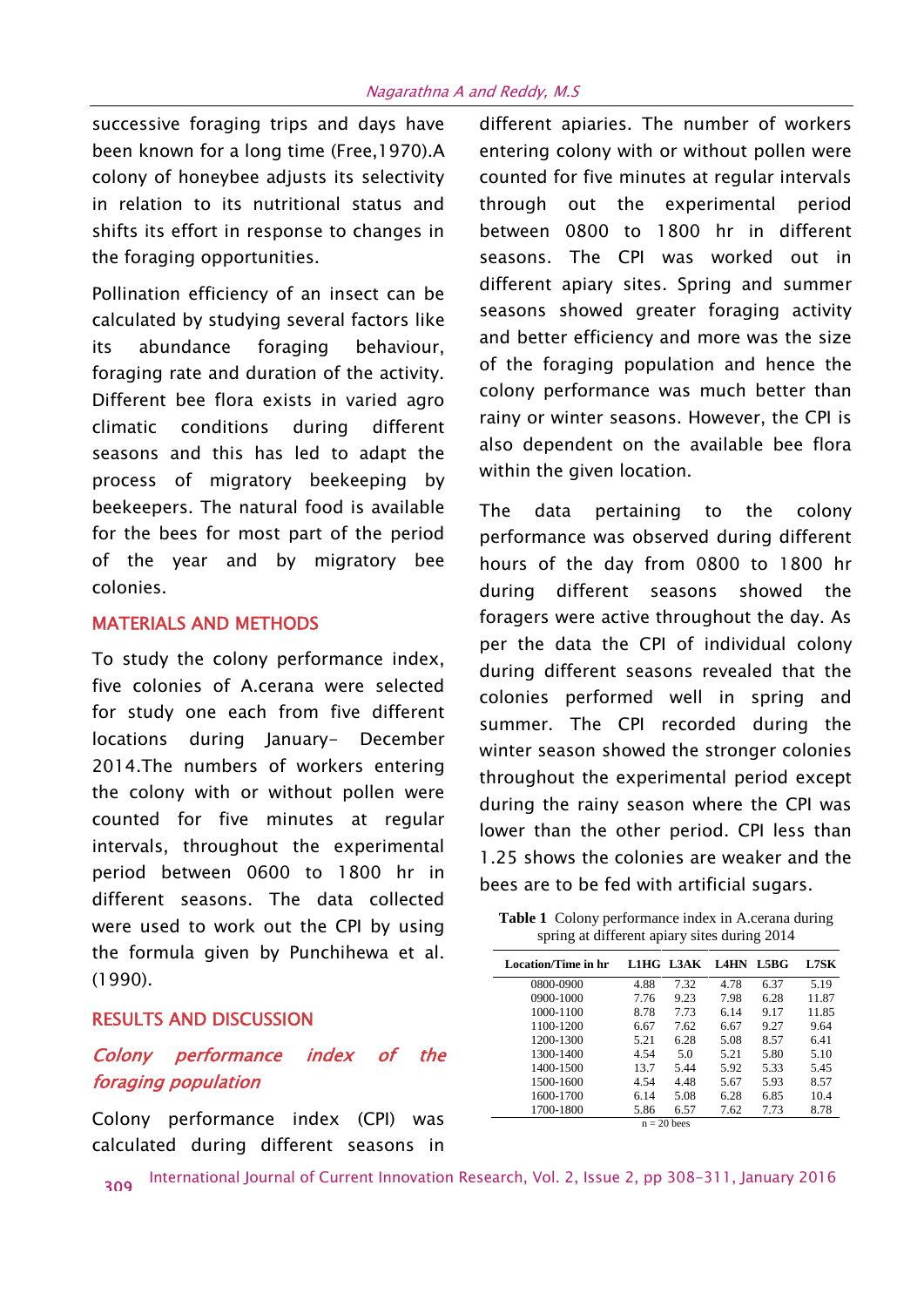| Location/Time in hr L1HG |      |      | L3AK L4HN | L5 BG L7SK |      |  |
|--------------------------|------|------|-----------|------------|------|--|
| 0800-0900                | 4.28 | 3.52 | 4.53      | 7.76       | 6.80 |  |
| 0900-1000                | 3.52 | 4.28 | 3.75      | 5.08       | 4.61 |  |
| 1000-1100                | 5.10 | 6.67 | 7.62      | 6.67       | 5.87 |  |
| 1100-1200                | 8.57 | 8.78 | 7.5       | 4.41       | 5.21 |  |
| 1200-1300                | 3.14 | 3.16 | 4.80      | 3.53       | 3.92 |  |
| 1300-1400                | 3.33 | 3.89 | 3.83      | 3.63       | 2.59 |  |
| 1400-1500                | 2.05 | 2.60 | 2.78      | 2.98       | 2.14 |  |
| 1500-1600                | 2.42 | 4.0  | 3.13      | 2.98       | 2.42 |  |
| 1600-1700                | 4.28 | 4.61 | 8.78      | 9.17       | 6.41 |  |
| 1700-1800                | 5.10 | 4.28 | 7.62      | 8.78       | 7.73 |  |
| $n = 20$ bees            |      |      |           |            |      |  |

**Table 2** Colony performance index in A.cerana during summer at different apiary sites during 2014

**Table 3** Colony performance index in A.cerana during rainy at different apiary sites during 2014

| Location/Time in hr L1HG L3AK L4HN L5 BG L7SK |      |      |      |      |      |  |  |
|-----------------------------------------------|------|------|------|------|------|--|--|
| 0800-0900                                     | 1.16 | 1.11 | 2.14 | 2.96 | 2.01 |  |  |
| 0900-1000                                     | 1.36 | 1.19 | 1.70 | 2.4  | 2.22 |  |  |
| 1000-1100                                     | 1.87 | 2.26 | 3.46 | 3.65 | 3.40 |  |  |
| 1100-1200                                     | 1.66 | 2.42 | 2.96 | 2.36 | 2.98 |  |  |
| 1200-1300                                     | 0.95 | 1.36 | 3.34 | 4.63 | 3.66 |  |  |
| 1300-1400                                     | 0.74 | 2.60 | 3.66 | 3.34 | 3.71 |  |  |
| 1400-1500                                     | 1.5  | 3.55 | 3.89 | 3.16 | 3.11 |  |  |
| 1500-1600                                     | 1.84 | 3.65 | 3.40 | 4.61 | 3.75 |  |  |
| 1600-1700                                     | 2.19 | 4.25 | 4.30 | 4.63 | 4.11 |  |  |
| 1700-1800                                     | 2.86 | 3.71 | 3.33 | 4.28 | 2.49 |  |  |
| $n = 20$ bees                                 |      |      |      |      |      |  |  |

**Table 4** Colony performance index in A.cerana during winter at different apiary sites during 2014

|               | Location/Time in hr L1HG |      | L3AK | <b>L4HN</b> | L5 <sub>BG</sub> | <b>L7SK</b> |  |
|---------------|--------------------------|------|------|-------------|------------------|-------------|--|
|               | 0800-0900                | 1.15 | 3.57 | 3.10        | 3.16             | 3.20        |  |
|               | 0900-1000                | 1.48 | 4.63 | 3.67        | 2.14             | 3.14        |  |
|               | 1000-1100                | 1.02 | 4.18 | 4.54        | 1.90             | 3.42        |  |
|               | 1100-1200                | 1.5  | 4.28 | 2.60        | 2.12             | 3.96        |  |
|               | 1200-1300                | 1.18 | 3.75 | 2.86        | 2.05             | 3.33        |  |
|               | 1300-1400                | 0.95 | 2.42 | 4.14        | 1.48             | 2.96        |  |
|               | 1400-1500                | 1.15 | 2.86 | 3.40        | 1.66             | 2.60        |  |
|               | 1500-1600                | 1.28 | 3.15 | 4.30        | 2.14             | 2.17        |  |
|               | 1600-1700                | 1.17 | 3.43 | 4.17        | 2.25             | 2.04        |  |
|               | 1700-1800                | 1.38 | 3.07 | 4.44        | 2.98             | 2.72        |  |
| $n = 20$ bees |                          |      |      |             |                  |             |  |

Colony performance index in A.cerana during spring (Table1) showed that performance in all the five locations throughout the day was good, it shows the availability of food source was in abundance. Table 2 shows the performance index of A.cerana during summer season. The summer season has flowers blooming all around and hence the collection of pollen and nectar is more hence the performance better.

Colony performance index during rainy season (Table 3) however is moderate; the CPI is low at the apiary site L1HG

during noon. Table 4 shows the colony performance during winter which is less however, possibly because of less availability of bee flora.

The foraging profile shows that there was a definite ratio among the pollen and nectar gatherers. Many factors like the pollen collection frequency, frequency of the trip, foraging time, and length of foraging life and size of foraging loads were also determined in different agro ecosystems. The growth and development of beekeeping in India is very slow as compared to other developed countries, despite the availability of unlimited potentials of bee pollination requirement of many agriculture and horticultural crops.

There is a need to expand, modify and diversify the modern beekeeping practices and also increase the employment opportunities in the areas of bee research. The ever increasing demand of crops needs to be pollinated by bees, the pollination potentials of bees need to be exploited.

A good population of industrious worker bees is vital for high yields of honey, wax, and better pollination services and also offers protection against pests and diseases. Thus the economy of the colony depends on the performance of the colony. There is also a direct relationship between pollen flow and brood rearing activity. (Gatoria et al.,2001, Gowda and Reddy, 2003). Honeybees exhibit different types of foraging behaviour depending on the floral structure and the location of floral rewards (Raju, 1990).